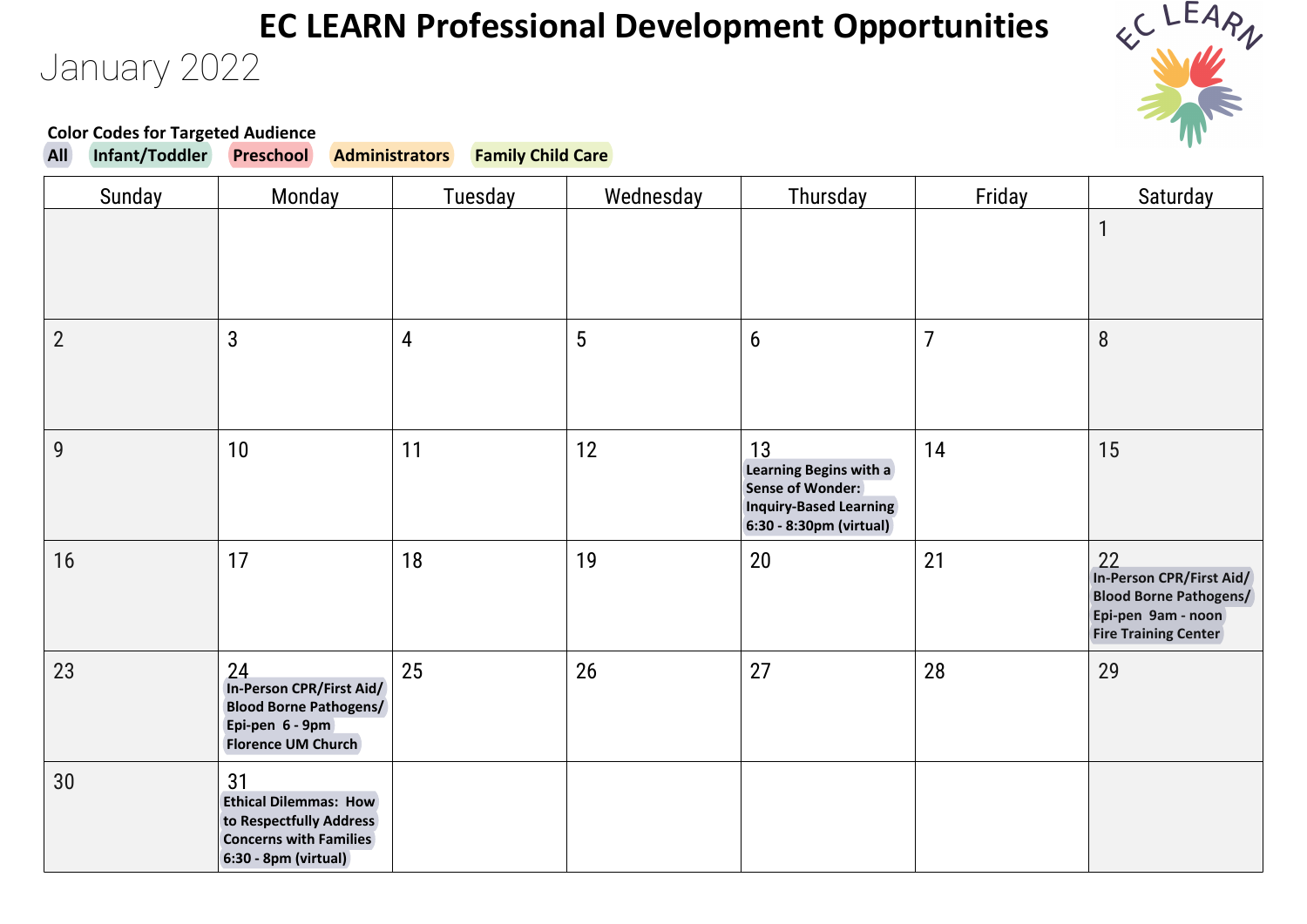#### February 2022 **EC LEARN Professional Development Opportunities**



### **Color Codes for Targeted Audience<br>All Infant/Toddler Preschool**

**All Infant/Toddler Preschool Administrators Family Child Care**

| Sunday           | Monday                                                                                                          | Tuesday | Wednesday    | Thursday                                                                                                | Friday | Saturday                                                                                                             |
|------------------|-----------------------------------------------------------------------------------------------------------------|---------|--------------|---------------------------------------------------------------------------------------------------------|--------|----------------------------------------------------------------------------------------------------------------------|
|                  |                                                                                                                 | 1       | $\mathbf{2}$ | $\mathbf{3}$                                                                                            | 4      | 5                                                                                                                    |
| $\boldsymbol{6}$ | $\overline{7}$                                                                                                  | 8       | 9            | 10<br><b>Open-Ended Questioning</b><br>in the Preschool<br><b>Classroom</b><br>$6:30 - 8pm$ (virtual)   | 11     | 12                                                                                                                   |
| 13               | 14                                                                                                              | 15      | 16           | 17                                                                                                      | 18     | 19                                                                                                                   |
| 20               | 21                                                                                                              | 22      | 23           | 24<br><b>Handling Challenging</b><br><b>Behaviors by Building</b><br>Resiliency 6:30 - 8pm<br>(virtual) | 25     | 26<br>In-Person CPR/First Aid/<br><b>Blood Borne Pathogens/</b><br>Epi-pen 9am - noon<br><b>Fire Training Center</b> |
| 27               | 28<br>In-Person CPR/First Aid/<br><b>Blood Borne Pathogens/</b><br>Epi-pen 6 - 9pm<br><b>Florence UM Church</b> |         |              |                                                                                                         |        |                                                                                                                      |